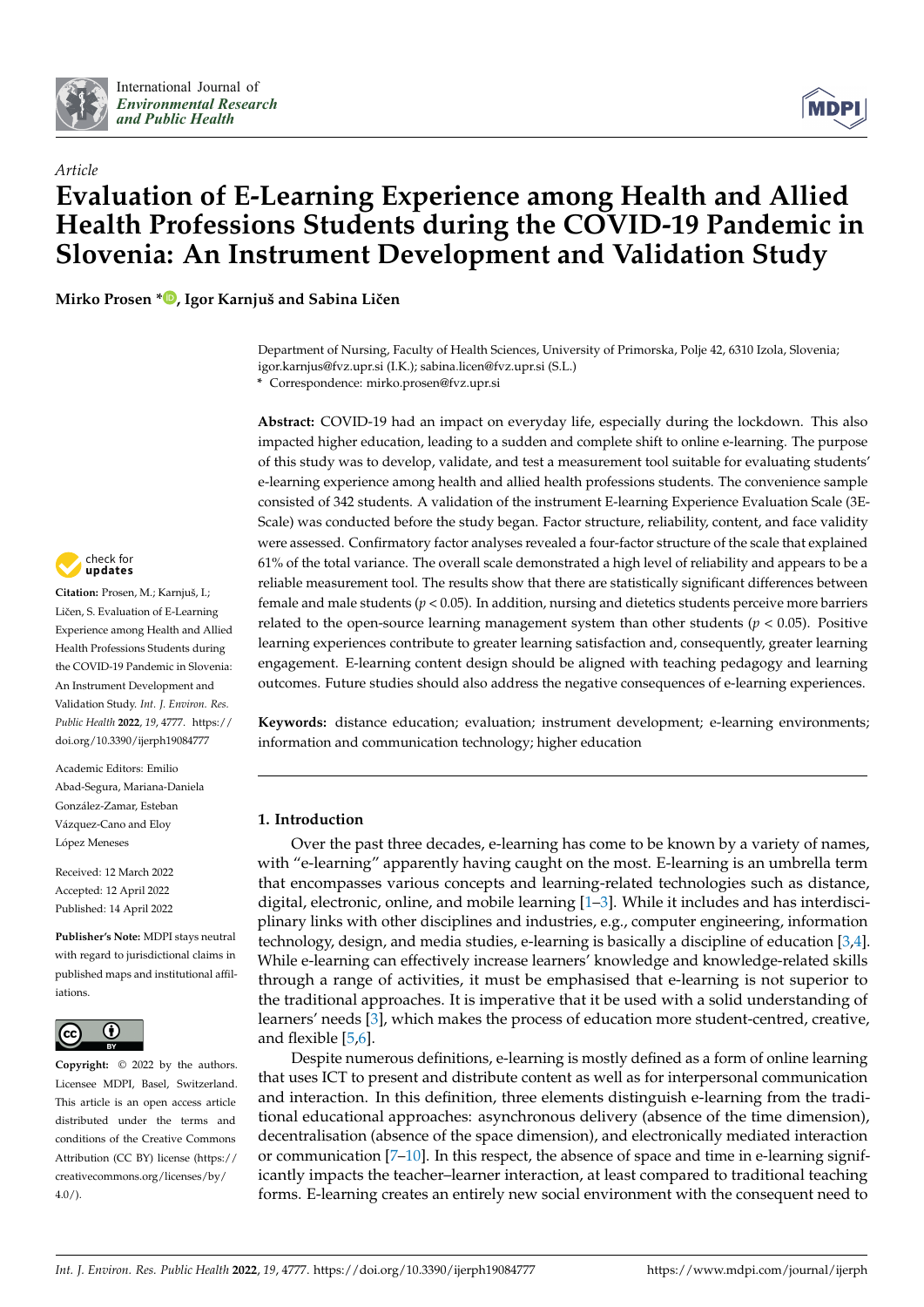develop new social skills. It is precisely this altered form of communication and interaction that in turn influences other elements of learning and teaching and calls for a new approach on the part of the teacher [\[5](#page-10-3)[,8](#page-10-7)[,11\]](#page-10-8). Although many types of e-learning are known, we can basically classify e- or online learning into synchronous, asynchronous, blended, massive online open courses, and open schedule online courses [\[4\]](#page-10-2).

E-learning gives several advantages to both teacher and learners, yet it also comes with certain disadvantages. Among the advantages, research highlights the lack of dependence on time and space, the greater individualisation of learning materials inside an innovative and interactive environment, cost effectiveness in terms of labour and materials costs, flexibility and transferability, a higher degree of cooperation, consistency in delivery together with a bigger possibility of being involved in education, etc. [\[1,](#page-10-0)[4](#page-10-2)[,8,](#page-10-7)[9,](#page-10-9)[12](#page-10-10)[,13\]](#page-10-11). The shortcomings of e-learning include the lack of spontaneity in interpersonal interaction and communication, which can negatively affect the social component of learning as well as the teacher's ability to teach, teacher preparation, greater responsibility, and self-discipline to maintain the motivation to learn, lack of direct support from the teacher, limited technical skills, disruptions in the home or learning environment, and inadequate equipment or poor Internet connectivity [\[1,](#page-10-0)[8,](#page-10-7)[9,](#page-10-9)[14\]](#page-10-12).

As the need and level of education increases, so does the need to develop e-learning methods. This makes monitoring the quality of e-learning and its components extremely important for developing appropriate methods, e-learning, and embedded content; however, the evaluation of e-learning should not only consider the technologies that contribute to the e-learning environment's design, but a holistic evaluation of the e-learning environment itself [\[2\]](#page-10-13). Although evaluating the e-learning tools themselves remains important, there is growing awareness of the additional need to evaluate the ways in which these tools make the e-learning environment more effective. Despite numerous attempts to introduce e-learning into higher education, little is currently known about how to approach the evaluation of e-learning [\[1](#page-10-0)[,15](#page-10-14)[,16\]](#page-10-15), because few studies have specifically evaluated the e-learning experiences of health professions students [\[17\]](#page-10-16). Moreover, the lack of relevant feedback prevents further development of the field, which is certain to become the main mode of teaching and learning in the future. E-learning can enable students to satisfy their educational needs through various digital technologies and therefore help them build their knowledge through access to various didactic materials and through different learning and teaching methods [\[13,](#page-10-11)[18\]](#page-10-17). Despite certain shortcomings of e-learning, it must be emphasised that e-learning is much more than the mere repetition of what was previously thought and learned in a classroom. Designing an e-learning programme or course based on pedagogical principles that take into account, among other things, student experience and satisfaction is highly motivating to students [\[19,](#page-10-18)[20\]](#page-10-19). Positive learning experience contributes to greater learning satisfaction and, consequently, greater learning engagement. Learning satisfaction is not only an important indicator of students' enjoyment with study, but also an important evaluation component in assessing learning effectiveness [\[17\]](#page-10-16).

Compared to other fields of education, health professions education has traditionally been delivered face-to-face in either educational or clinical settings, as the development of personal and technical skills is an important part of the education of health professions students. However, the COVID-19 pandemic had such an impact on the learning environment that e-learning became a necessity rather than a choice in health education. As a result of these efforts, educators began searching for optimal ways to find appropriate approaches to effectively deliver course content online [\[11](#page-10-8)[,12,](#page-10-10)[19,](#page-10-18)[21\]](#page-11-0). Studies [\[10](#page-10-6)[,21–](#page-11-0)[23\]](#page-11-1) conducted to date among health professions students indicate that e-learning was well received, especially in terms of time management and performance, but less so in terms of content understanding and further explanation, methodology, technical, and behavioural challenges encountered due to the long period without face-to-face interaction. In a sample of nursing students, Warshawski [\[13\]](#page-10-11) found that despite the acknowledged positive effects of e-learning, firstyear students experienced increased workloads, difficulty managing and understanding study materials, and a lack of learning interaction. Consequently, perceptions of difficulty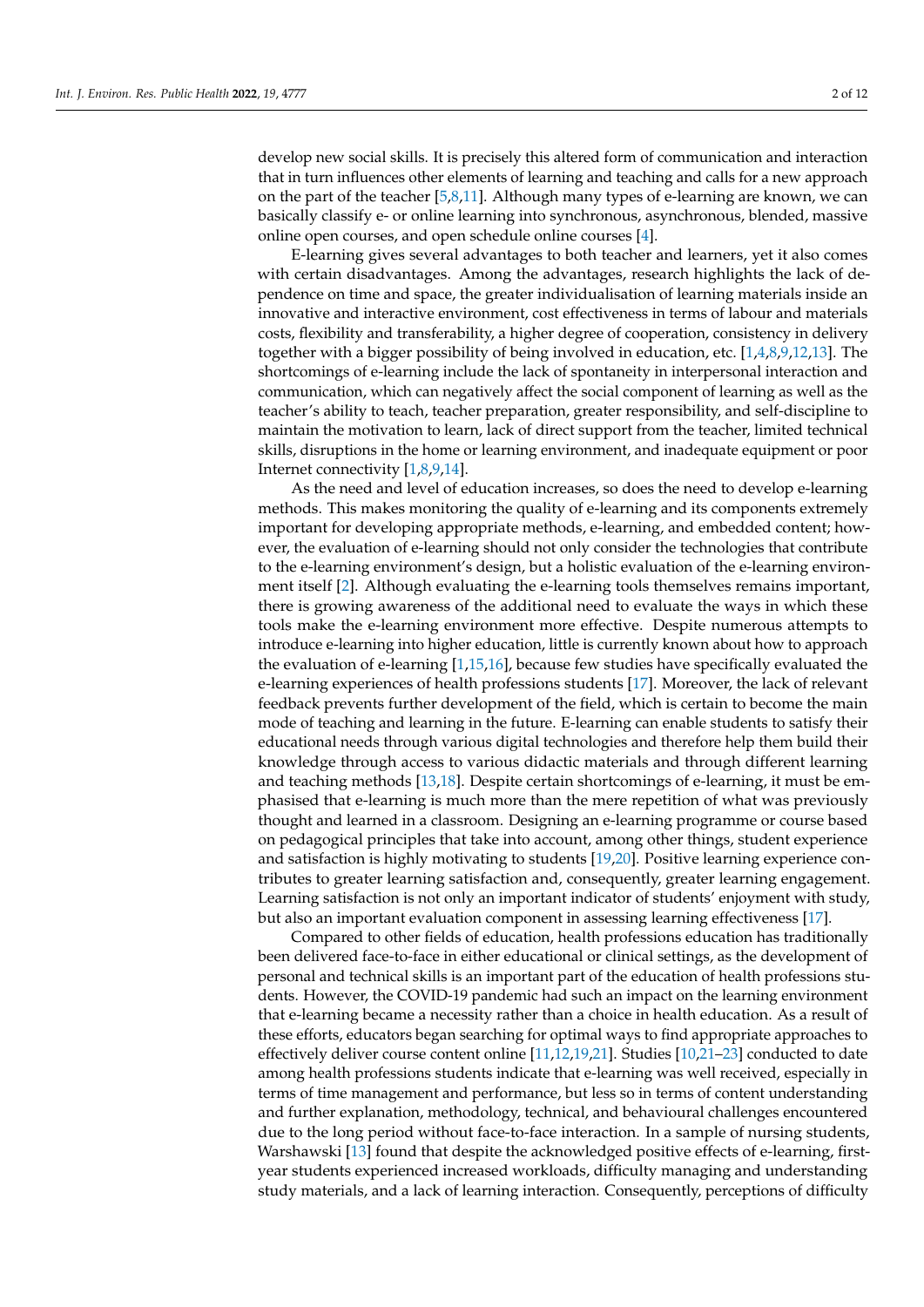decreased their academic self-efficacy, which is recognised as an important motivator for academic success.

The aim of this study was to develop, validate, and test an instrument to assess the e-learning experiences of health and allied health professions students and to measure e-learning experience at a time when the need for and use of e-learning was the predominant mode of learning.

#### **2. Materials and Methods**

#### *2.1. Scale Development Process*

This scale development study was conducted in May 2020 and followed the steps in the scale development and standardisation process [\[24\]](#page-11-2) including (a) creating an initial pool of items and response scale, (b) assessing the content and face validity, and (c) testing the factor structure and reliability of the new scale.

#### 2.1.1. Scale Development and Generation of Items

The development of the scale initially began with a literature review that focused on the characteristics of e-learning experiences and their dimensions in higher education [\[8](#page-10-7)[,18](#page-10-17)[,24–](#page-11-2)[31\]](#page-11-3). In addition, we searched for suitable items from empirical studies that met the following criteria: (a) they contained items to evaluate students' e-learning experiences, and (b) they included both students and teachers as participants. After the literature review, 53 items were generated and reviewed by three team members, reflecting the dimensions of the e-learning experiences sought. To assess the extent to which each item was valued by the students, participants were asked to respond to each item on a 5-point Likert scale. There is much debate over how many response-points a scale should contain during scale development. After careful consideration, it was agreed to use the 5-point scoring scale with responses ranging from 1—strongly disagree to 5—strongly agree.

#### 2.1.2. Assessing the Content and Face Validity

A pilot study was then conducted focusing on the content validity of the scale. The content validity index (CVI) of the scale was assessed using the approach proposed by Lindell and Brandt [\[26\]](#page-11-4). Fifteen higher education teachers, experts in e-learning, were invited to review and rate the items generated in the first step. The experts were asked to rate the relevance and clarity of each item on a 4-point Likert scale: completely relevant (4), somewhat relevant (3), strongly in need of revision (2), and irrelevant (1). For clarity, a 3-point Likert scale was used: 1—not clear, 2—item needs some revision, and 3—very clear. The CVI of each item was calculated by dividing the number of experts who rated the item with 3 or 4 by the total number of experts [\[27\]](#page-11-5). According to Polit and Beck [\[27\]](#page-11-5), acceptable CVI values should be at least 0.75, reflecting good content validity. In addition, the experts were asked to rate and critically review the items for comprehension and provide feedback to improve the form of each item. After some minor text corrections to ensure terminological appropriateness and to correct spelling errors, as well as the deletion of two problematic items that were both based on a low CVI index, the initial scale was prepared (Supplementary Materials File S1). The proposed scale was named the E-Learning Experience Evaluation Scale (3E-Scale) and was designed to measure the construct of students' e-learning experience.

#### 2.1.3. Construct Validity Assessment and Reliability of the Scale

Confirmatory factor analysis was used to assess the scale's construct validity [\[28\]](#page-11-6). The purpose of construct validity is to check whether the scale measures what we want it to measure, whether it provides exactly the data we want to obtain, and whether the variables are statistically significantly correlated with each other. The suitability of the data for factor analysis was checked using the Kaiser–Meyer–Olkin (KMO) index and Bartlett's test of sphericity. The sample has a suitable size if the KMO index is at least 0.5. If Bartlett's test of sphericity does not show the degree of statistical property ( $p < 0.05$ ), that means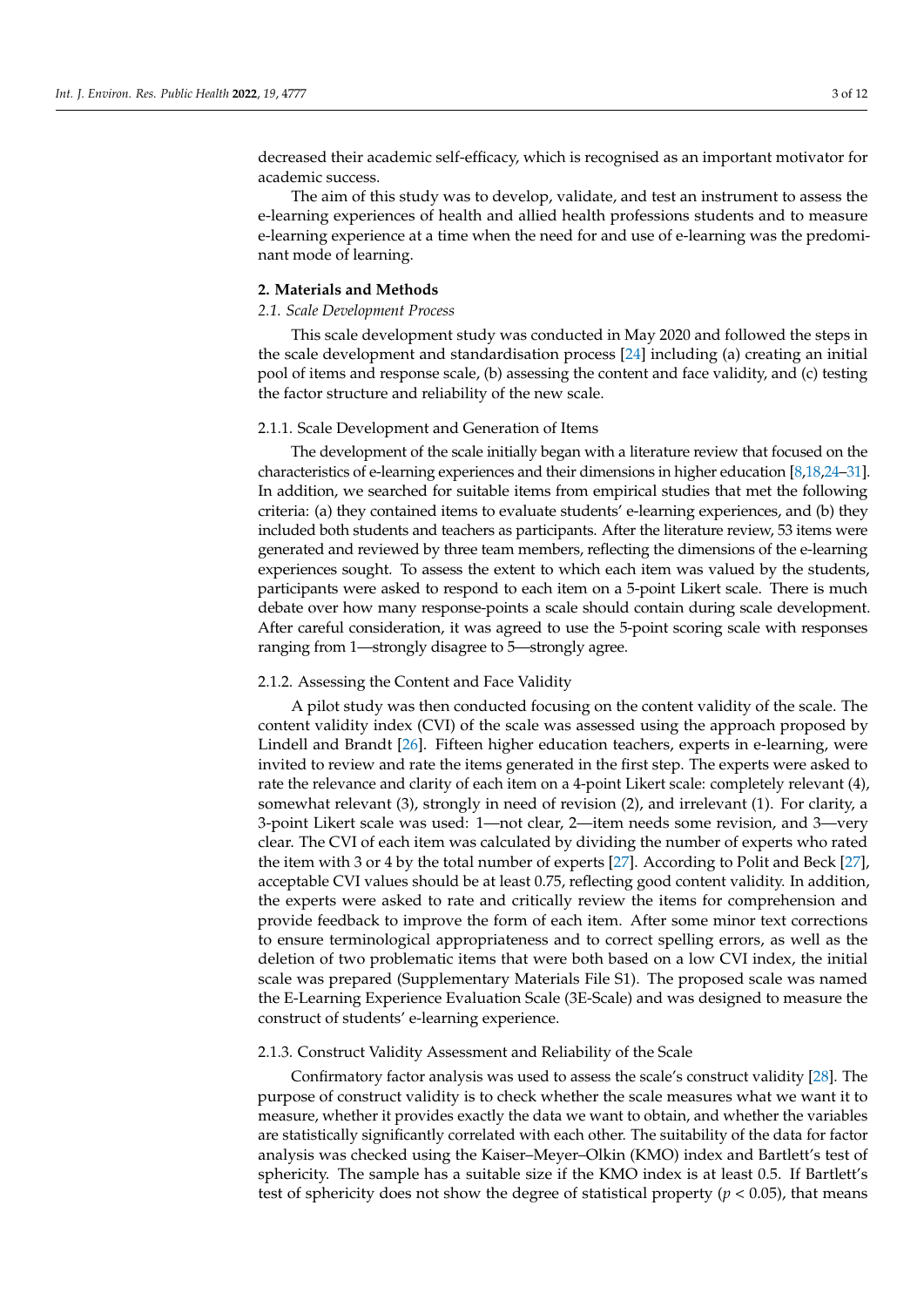the correlation matrix forms no statistically significant connections or the variables do not correlate with each other. In the data analysis, only those variables with an eigenvalue of communalities above 0.4 were considered appropriate [\[29\]](#page-11-7).

The reliability of the 3E-Scale was assessed by analysing its internal consistency and stability based on the participants in the final step of this study. Cronbach's alpha coefficient was used to evaluate the reliability and internal consistency of the scale for each factor. The Cronbach's  $\alpha$  cut-off value was set at 0.700, which is considered an acceptable value [\[27\]](#page-11-5).

# *2.2. Measuring E-Learning Experience*

# Participants

The convenience sample consisted of undergraduate (Bologna first-cycle, *n* = 283) and postgraduate (Bologna second and third cycle, *n* = 59) health and allied health professions. Students were recruited for the study according to the following inclusion criteria: (a) students who participated in the e-learning process during the epidemic COVID-19, (b) students from the Faculty of Health Sciences at the University of Primorska. All students met the inclusion criteria at that time. The students reported spending 0 to 12 h per day on the computer ( $M = 4.06$ ,  $SD = 2.382$ ), 0 to 10 h per day on the computer for educational purposes ( $M = 3.43$ ,  $SD = 1.879$ ), and 0 to 6 h per day in the e-classroom platform  $(M = 1.81, SD = 1.372)$ . Data were collected from 342 participants, of whom 61 were male and 281 were female. In 2020, 936 students were studying at the faculty. The calculated sample size based on 95% confidence level with 5% margin of error was 273. Although there is no universal agreement on the appropriate sample size for factor analysis, it should be noted that the minimum number is at least 100 or three times the number of all statements  $(3 \times 51 = 153)$  [\[30\]](#page-11-8). The respondents' age ranged from 19 to 49 years (M = 23.83,  $SD = 5.944$ ). See Table [1](#page-3-0) for a summary of the participants.

| Characteristic                    | $\boldsymbol{n}$ | $\%$ |
|-----------------------------------|------------------|------|
| Gender                            |                  |      |
| Male                              | 61               | 17.8 |
| Female                            | 281              | 82.2 |
| Year of study                     |                  |      |
| 1st year                          | 160              | 46.8 |
| 2nd year                          | 98               | 28.7 |
| 3rd year                          | 84               | 24.5 |
| Study programme                   |                  |      |
| Nursing                           | 155              | 45.3 |
| Physiotherapy                     | 27               | 7.9  |
| Nutritional counselling-dietetics | 98               | 28.7 |
| Kinesiology                       | 62               | 18.1 |

<span id="page-3-0"></span>**Table 1.** Demographic and other characteristics of the participants in step 3 ( $n = 342$ ).

#### *2.3. Data Collection*

Participants were emailed a link to an online questionnaire. Consent to participate in the study was given by clicking on the embedded link and starting the survey. The online questionnaire was accessible through the open-source online survey application 1KA [\(https://www.1ka.si/d/en,](https://www.1ka.si/d/en) accessed on 3 May 2020) in May 2020 and was accompanied by a statement of the purpose and method of completion. As part of the data collection process, 1KA supported the creation of a database that contained participants' responses without their personal information to ensure anonymity. Participation in the survey was voluntary. During data analysis, data were accessible only to the lead researcher. After completion of the survey, all data collected were simultaneously transferred and exported to SPSS version 26.0 computer software (SPSS Inc., Chicago, IL, USA) for statistical analysis.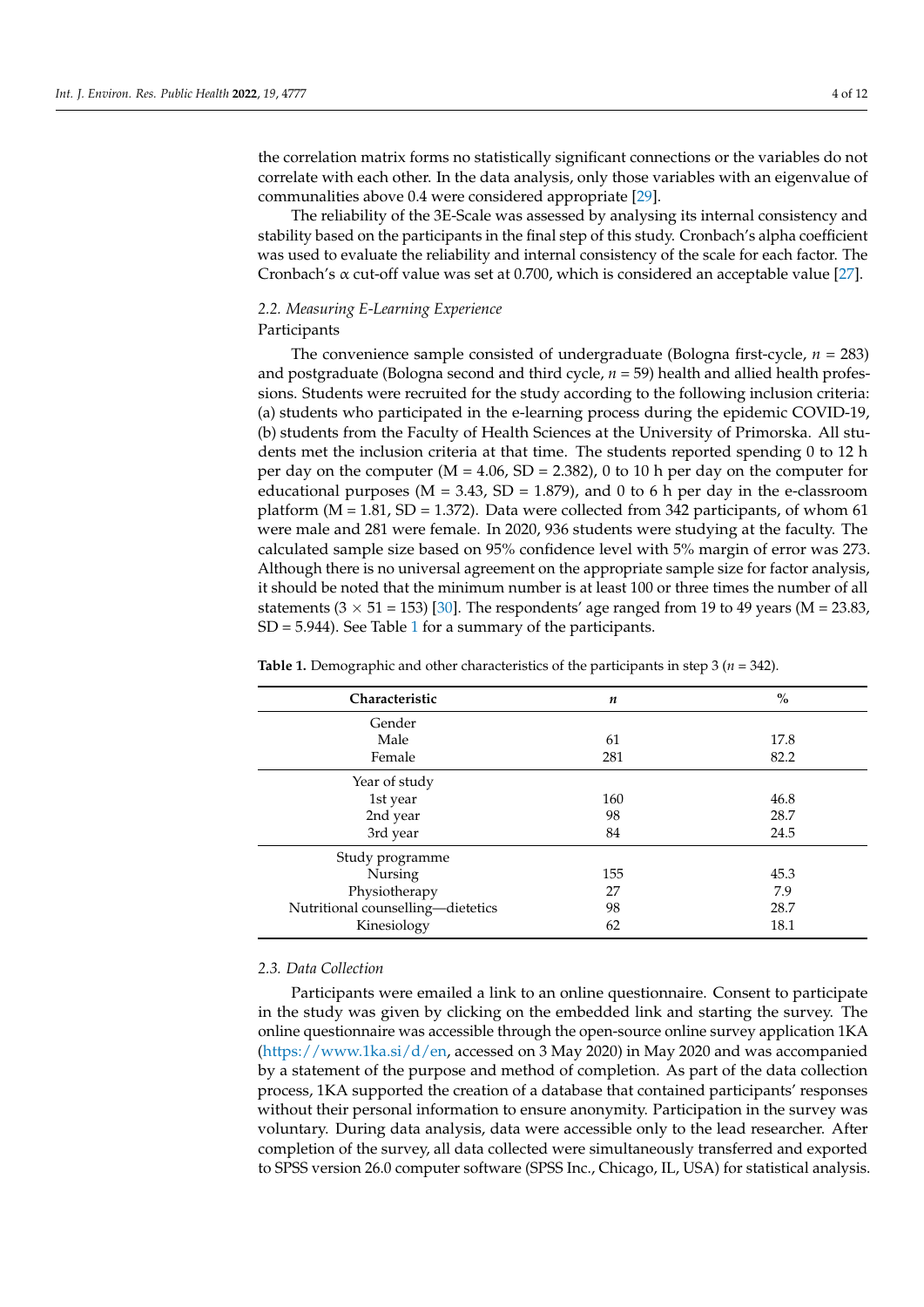#### *2.4. Data Analysis*

To determine the 3E-Scale's psychometric properties, the following statistical analyses were performed: descriptive statistics, Cronbach's alpha coefficient to determine internal consistency, confirmatory factor analysis to estimate the factor structure, and Pearson's correlation coefficient to determine the correlation between the variables. The normality of the data was then tested by the Shapiro–Wilk test. Since the data were not normally distributed (*p* < 0.0001), both the nonparametric Kruskal–Wallis H-test and the Mann– Whitney U-test were used to establish statistically significant differences between groups. A *p*-value  $\leq$  0.05 was considered significant.

## *2.5. Ethical Considerations*

The principles established in the Declaration of Helsinki [\[31\]](#page-11-3) were followed. The study was approved by the Commission for Scientific Research Work at the Faculty of Health Sciences, University of Primorska, on 24 April 2020 (No: 2420-21-20/2020). All data were treated confidentially. Informed consent was obtained from all participants who were willing to engage in the second step of the study to review the created items and complete the questionnaire in the third step.

#### **3. Results**

Confirmatory factor analysis (CFA) was performed to assess the scale's validity. The analysis of the correlation between the variables showed their relevance, as confirmed by the Kaiser–Meyer–Olkin index and Bartlett's test of sphericity (KMO = 0.954, Bartlett's test of sphericity  $\chi^2$  = 8409.632, df = 630,  $p$  = 0.000). These results indicate that the sample population was acceptable. Only those items whose eigenvalue of the communalities exceeded 0.4 were considered in the data analysis. Namely, items that did not share sufficient variance with another variable (14 out of 51 items) were excluded from the analysis (Supplementary Materials File S1). The factor weight matrix also showed that, apart from the items excluded, the factor loadings were higher than 0.40. The univariate normal distribution of the indicator variables was then determined by analysing the values of skewness and kurtosis. For all indicator variables, the values of skewness and kurtosis were 1 or less than 1, which is acceptable for performing CFA (−0.058–1.000) and means that there are no major deviations from the normal distribution.

The factor model explains 61% of the variance. The highest eigenvalue belongs to the first factor and is 15.479 and explains 42.999% of the total variance (the second factor 3.013 and 8.369%; the third factor 1.1896 and 5.266% and the fourth factor 1.642 and 4.560) (see Table [2\)](#page-5-0). We named the factors: (1) "Effectiveness of learning"; (2) "Teacher's role"; (3) "Delivery and support"; and (4) "Perceived barriers". The first factor "Effectiveness of learning" included 14 items reflecting the usability of the e-learning platform through effectiveness of learning, opportunities for learning, learning needs, learning success, and flexible learning. The second factor "Teacher's role" included 11 items reflecting teachers' digital competencies. The third factor "Delivery and support" included 7 items reflecting the accessibility and variety of learning activities for different learning styles and the availability of teachers for tutoring and support. The last factor "Perceived barriers" included five items that reflected some difficulties students may encounter during the e-learning process.

The arithmetic means for the 3E-Scale factors or subscales range from 3.07 ("Effectiveness of learning") to 3.68 ("Teacher's role"). All mean values are higher than the median of the 3E-Scale, indicating a tendency to score positively on each subscale (although in the final statistical analysis, four items need to be reverse-coded). The standard deviations range from 0.74 ("Teacher's role") to 0.90 ("Effectiveness of learning"), indicating an adequate response variance.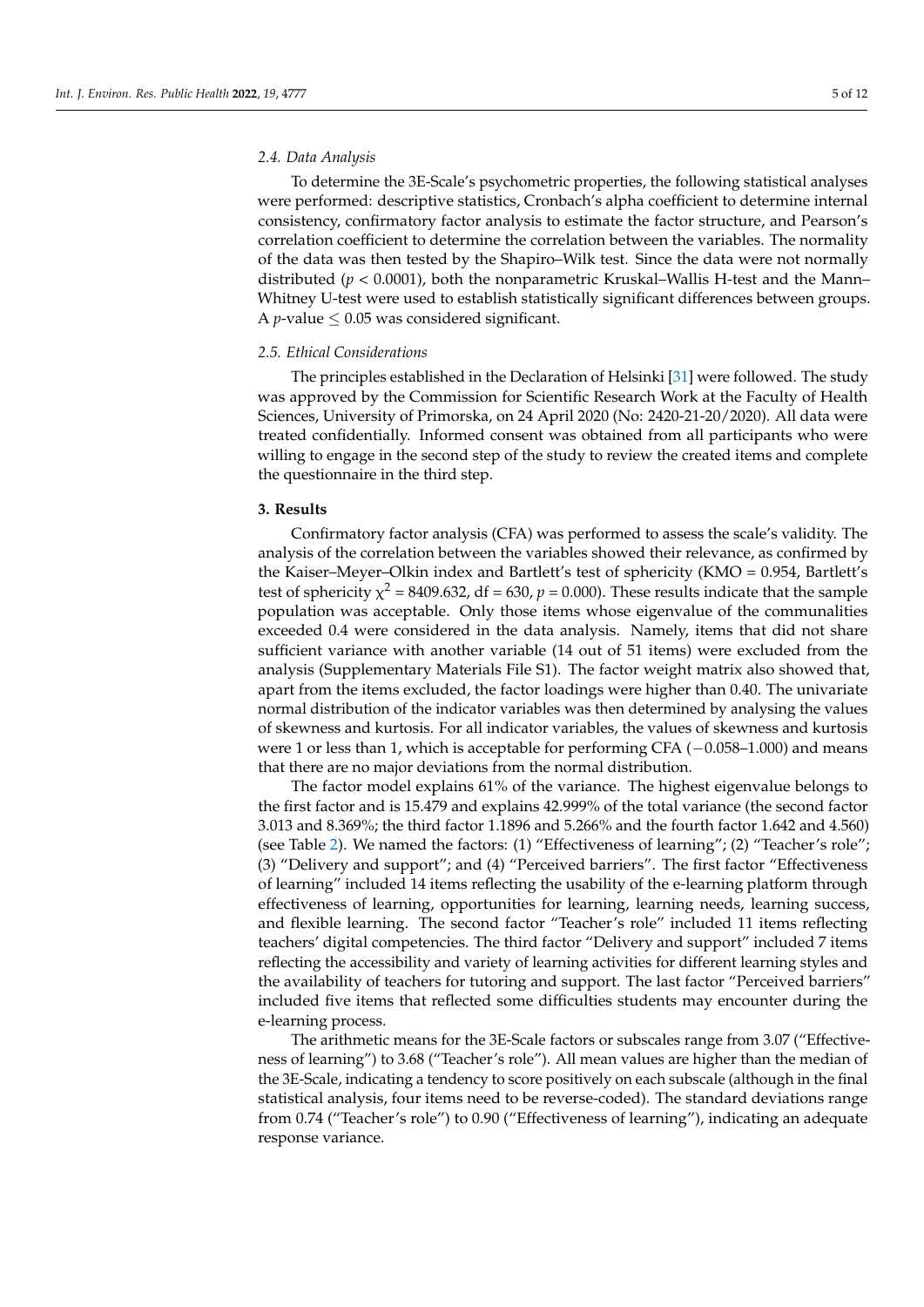|          | Variables                                                                                                                                             | Factor<br>Loadings | <b>Mean Score</b><br>(SD) |      |
|----------|-------------------------------------------------------------------------------------------------------------------------------------------------------|--------------------|---------------------------|------|
|          | It is easier to learn through the e-learning platform.                                                                                                | 0.780              | 2.55(1.163)               | 0.94 |
|          | I am sure that the eClassroom is a very effective learning tool.                                                                                      | 0.771              | 3.36(1.143)               | 0.94 |
|          | The e-learning platform provides an opportunity to learn more than with the traditional<br>form of education.                                         | 0.766              | 2.58(1.144)               | 1.0  |
|          | The eClassroom meets all my learning needs.                                                                                                           | 0.756              | 2.82(1.238)               | 1.0  |
|          | eClassroom learning improves my learning success in the subject.                                                                                      | 0.738              | 2.76 (1.069)              | 1.0  |
|          | E-learning provides a long-term opportunity to acquire new knowledge (new techniques,<br>etc.) in an easy way.                                        | 0.730              | 3.51 (1.089)              | 1.0  |
| Factor 1 | The eClassroom allows me to manage my learning time much more efficiently and<br>complete the assigned tasks much more easily.                        | 0.718              | 3.30 (1.236)              | 1.0  |
|          | The eClassroom helps me to approach learning in a more systematic way.                                                                                | 0.699              | 3.21 (1.081)              | 1.0  |
|          | The eClassroom has enabled me to familiarise myself with the subject matter.                                                                          | 0.693              | 3.09(1.135)               | 1.0  |
|          | E-learning offers more flexible learning (more freedom than traditional learning).                                                                    | 0.689              | 3.41 (1.133)              | 1.0  |
|          | Overall, I find the eClassroom a successful learning environment.                                                                                     | 0.677              | 3.52(1.063)               | 0.94 |
|          | I enjoy participating in an organised course of studies in the eClassroom.                                                                            | 0.677              | 3.49 (1.159)              | 1.0  |
|          | The eClassroom makes it easier for me to communicate with the teacher and<br>other students.                                                          | 0.673              | 2.80(1.165)               | 1.0  |
|          | The eClassroom as a learning environment improves my learning.                                                                                        | 0.567              | 3.19 (1.074)              | 1.0  |
|          | The teacher skilfully presents the learning contents through the eClassroom.                                                                          | 0.798              | 3.85 (0.873)              | 1.0  |
|          | The teacher addresses students' problems and tries to find a suitable solution through<br>communication in the eClassroom.                            | 0.780              | 3.78 (0.973)              | 1.0  |
|          | The teacher responds quickly to students' questions through emails provided by<br>the eClassroom.                                                     | 0.766              | 3.69(0.992)               | 1.0  |
|          | The teacher has created a pleasant online learning environment in the eClassroom.                                                                     | 0.762              | 3.80 (0.888)              | 1.0  |
|          | The teacher is adept at communicating via the eClassroom.                                                                                             | 0.750              | 3.75 (0.906)              | 1.0  |
| Factor 2 | The teacher frequently updates lecture handouts and promptly fixes any errors that occur<br>in the learning content available through the eClassroom. | 0.745              | 3.80 (0.852)              | 1.0  |
|          | Communication with the instructor via the eClassroom is important and valuable.                                                                       | 0.615              | 3.80 (0.868)              | 1.0  |
|          | I am aware of the opportunity to send messages and communicate with the teacher and<br>other students via the eClassroom.                             | 0.592              | 3.86 (0.952)              | 1.0  |
|          | The teacher encourages us to communicate with other students through the interactive<br>tools provided by the eClassroom.                             | 0.583              | 3.22(1.067)               | 1.0  |
|          | Communicating with the teacher through the eClassroom is not complicated.                                                                             | 0.532              | 3.68 (0.977)              | 1.0  |
|          | The teacher clearly presents the assessment criteria to the students through<br>the eClassroom.                                                       | 0.498              | 3.43 (1.003)              | 1.0  |
|          | I can easily navigate through the eClassroom system.                                                                                                  | 0.826              | 3.59 (0.866)              | 1.0  |
|          | Navigating the eClassroom is very easy.                                                                                                               | 0.773              | 3.53 (0.944)              | 1.0  |
|          | I can find the information I need in the eClassroom.                                                                                                  | 0.771              | 3.68 (0.836)              | 1.0  |
| $\omega$ | The software instructions and navigation in the eClassroom are very clear.                                                                            | 0.624              | 3.68 (0.846)              | 1.0  |
| Factor:  | The possibility of technical support in the eClassroom is available.                                                                                  | 0.614              | 3.27 (0.915)              | 1.0  |
|          | The eClassroom supports interactivity between students and the system through chats,<br>forums, discussions etc.                                      | 0.505              | 3.32 (1.005)              | 1.0  |
|          | The graphical user interface of the eClassroom is suitable for e-learning systems (icons,<br>windows, other tools, etc.).                             | 0.462              | 3.53 (0.888)              | 1.0  |
|          | The e-learning platform cannot be used without proper guidance.                                                                                       | 0.782              | 3.11 (1.087)              | 1.0  |
|          | An explanation of use and operation is required before using the e-learning platform.                                                                 | 0.753              | 3.59 (1.047)              | 1.0  |
|          | Use of the e-learning platform is time-consuming.                                                                                                     | 0.418              | 2.55(1.065)               | 1.0  |
| Factor 4 | E-learning is difficult from a technical and organisational point of view.                                                                            | 0.444              | 3.04 (1.178)              | 1.0  |
|          | The more experienced one is with using a computer, the more inclined one is to<br>use e-learning.                                                     | 0.426              | 3.20 (1.048)              | 1.0  |

<span id="page-5-0"></span>**Table 2.** Confirmatory factor analysis results of the 4-factor solution with factor loadings (*n* = 342).

Note. Accumulated total explained variance =  $61\%$ . Bartlett's Test of Sphericity:  $\chi^2$  = 8409,632, *p* < 0.0001; Kaiser–Meyer–Olkin value = 0.954; SD—Standard Deviation; Factor 1—Effectiveness of learning, Factor 2—Teacher's role, Factor 3—Delivery and support, Factor 4—Perceived barriers; Factor rotation: Varimax with Kaiser normalisation; eClassroom—open-source learning management system-Moodle; Rating the scale is based on five answer alternatives, from 1—strongly disagree to 5—strongly agree; I-CVI (R, C)—Items Content Validity Index (Relevancy, Clarity).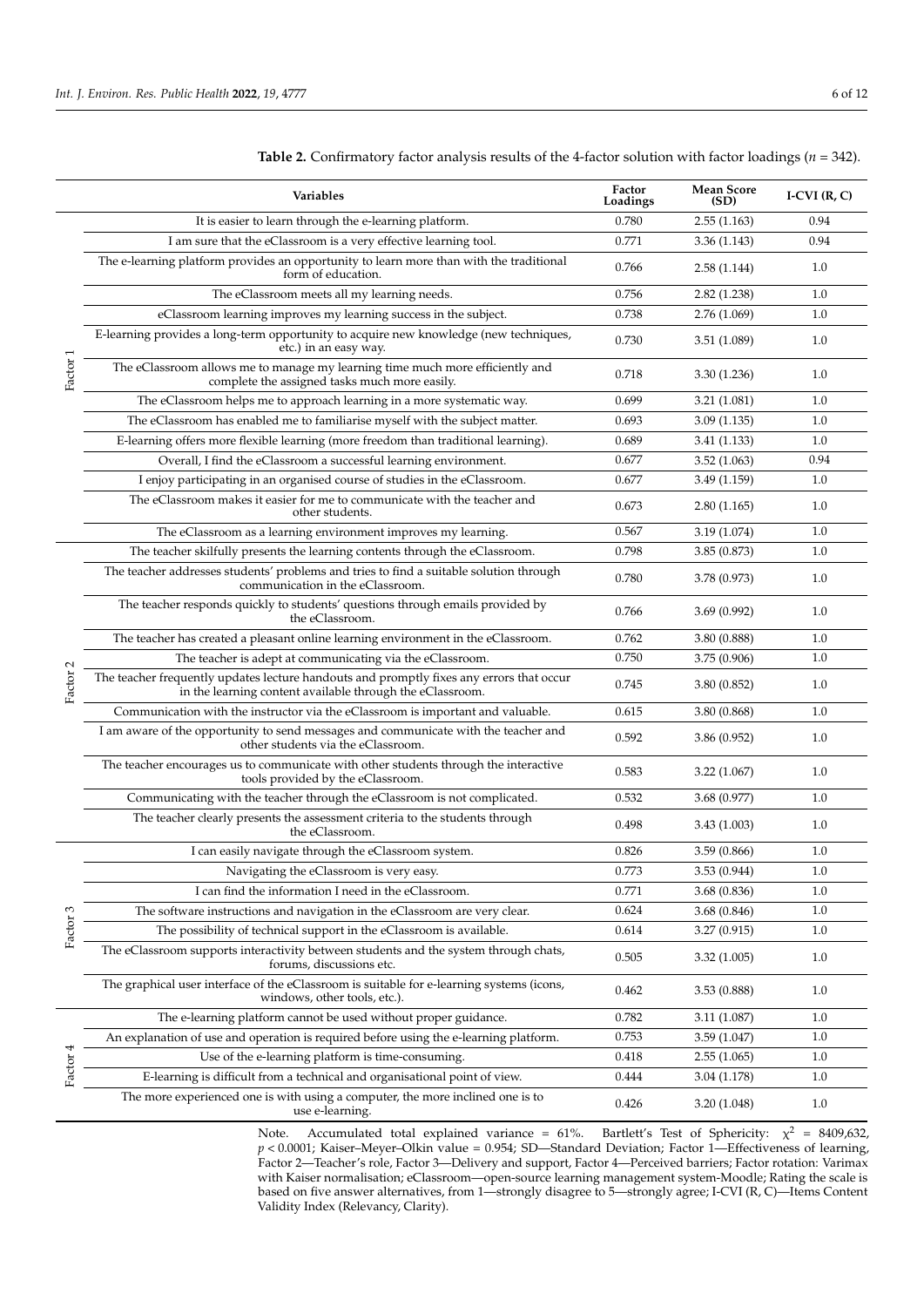The correlations of the coefficients between the latent variables are significant, ranging from 0.23 to 0.80 (with a median of 0.515). Among the three factors, moderate to high correlations (above 0.70) predominate, namely for "Effectiveness of learning", "Teacher's role" and "Delivery and support", while very low correlations were found with the "Perceived barriers" factor (correlations ranging from 0.23 to 0.39). However, all correlations are statistically significant at  $p < 0.001$  (Table [3\)](#page-6-0).

| <b>Factors/Subscales</b>  |           |           |                          |                          |
|---------------------------|-----------|-----------|--------------------------|--------------------------|
| Effectiveness of learning |           | $0.68**$  | $0.71**$                 | $-0.39**$                |
| Teacher's role            | $-0.68**$ |           | $0.80**$                 | $-0.23**$                |
| Delivery and support      | $0.71**$  | $0.80**$  | $\overline{\phantom{a}}$ | $0.32**$                 |
| Perceived barriers        | $-0.39**$ | $-0.23**$ | $0.32**$                 | $\overline{\phantom{0}}$ |

<span id="page-6-0"></span>**Table 3.** Correlation matrix for the factors of the 3E-Scale.

Note. \*\*—Correlation is significant at the 0.01 feature level.

The assessment of the 3E-Scale identified by the students are  $(M = 3.42, SD = 0.565$ (95% CI 3.30, 3.42),  $p = 0.000$ ). Reliability of the 3E-Scale was assessed using reliability and stability tests for all four scale factors. The results showed a high degree of reliability for the entire 3E-Scale (Cronbach  $\alpha = 0.935$ ), for both the "Effectiveness of learning" factor (Cronbach  $\alpha$  = 0.952) and the "Teacher's role" factor (Cronbach  $\alpha$  = 0.920), as well as a good degree of reliability for the "Delivery and support" factor (Cronbach  $\alpha$  = 0.887) and a weaker degree of reliability for the "Perceived barriers" factor (Cronbach  $\alpha$  = 0.636) (Table [4\)](#page-6-1).

<span id="page-6-1"></span>**Table 4.** Reliability tests of the 3E-Scale scale and its four factors.

| Factors/Subscales         | n  | М    | <b>SD</b> | Cronbach $\alpha$<br>Coefficient | 95% CI        | <i>v</i> Value |
|---------------------------|----|------|-----------|----------------------------------|---------------|----------------|
| Effectiveness of learning | 14 | 3.21 | 0.891     | 0.952                            | $3.02 - 3.21$ | < 0.001        |
| Teacher's role            | 11 | 3.82 | 0.707     | 0.920                            | $3.62 - 3.77$ | < 0.001        |
| Delivery and support      | 7  | 3.57 | 0.693     | 0.887                            | $3.44 - 3.59$ | < 0.001        |
| Perceived barriers        | 5. | 3.20 | 0.692     | 0.636                            | $3.02 - 3.17$ | < 0.001        |
| Entire 3E-Scale           | 37 | 3.42 | 0.565     | 0.935                            | $3.30 - 3.42$ | < 0.001        |

Note. SD—Standard Deviation.

Finally, we calculated reliability using intraclass correlation, with values between 0.5 and 0.75 indicating moderate reliability [\[32\]](#page-11-9). We found an excellent value of 0.924 (95% CI 0.911, 0.936),  $p = 0.000$ ) for the 3E-Scale, with subscale correlations ranging from 0.602 to 0.942.

To examine the relationship between participants in terms of their gender and study programme in relation to the 3E-Scale, the Mann–Whitney U test and the Kruskal–Wallis H test were performed (Table [5\)](#page-7-0).

Female students have more positive experience with e-learning, although the results are not statistically significant ( $p > 0.05$ ), with the exception of Factor 1—Effectiveness of learning, where the experience is not only rated better by female students, but the results show that there are statistically significant differences between the groups (*p* < 0.05). When comparing students' experience with e-learning based on the study programme, the results show some differences between them. However, some statistically significant differences (*p* < 0.05) are shown in the evaluation of Factor 1—Effectiveness of learning, where nursing students evaluate it higher than students of other study programmes. In addition, nursing and dietetics students perceive more barriers related to the open-source learning management system than other students (*p* < 0.05). There are also no statistically significant differences between groups when comparing e-learning experiences by year of study ( $p > 0.05$ ), with the exception of Factor 2—Teacher's role, where first-year students rate the role of the teacher in e-learning higher than second- and third-year students  $(M = 3.91, SD = 0.750; M = 3.82, SD = 0.681; M = 3.55, SD = 0.681; p < 0.05$ , as follows).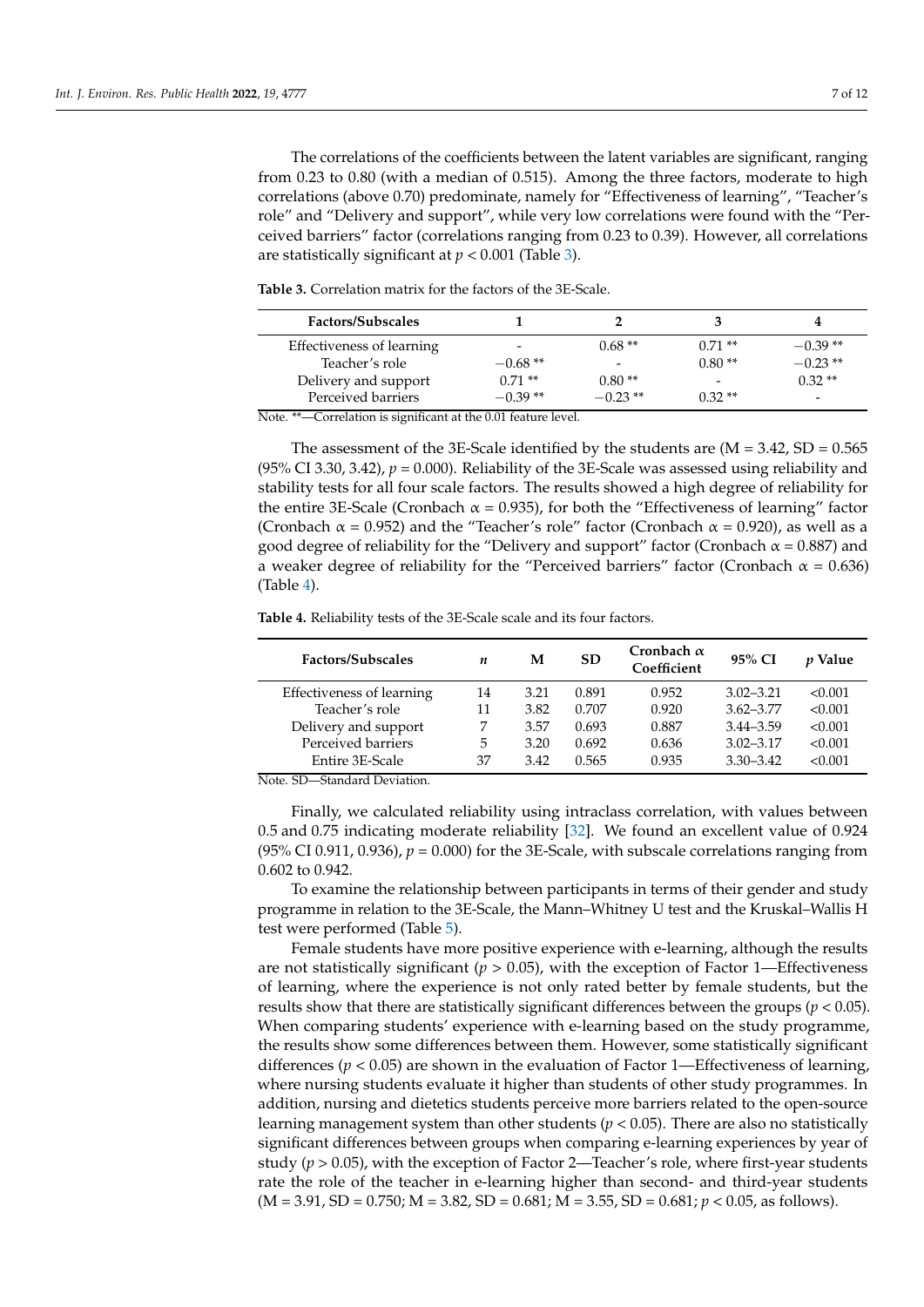|                                      | Factor 1       | Factor 2      | Factor 3       | Factor 4        | 3E-Scale       |
|--------------------------------------|----------------|---------------|----------------|-----------------|----------------|
| Variable                             |                |               | M(SD)          |                 |                |
|                                      |                |               | Test Value/p   |                 |                |
| Gender                               |                |               |                |                 |                |
| Male                                 | 2.79(0.931)    | 3.64(0.807)   | 3.57(0.797)    | 3.00(0.539)     | 3.27(0.712)    |
| Female                               | 3.29(0.881)    | 3.82(0.685)   | 3.71 (0.670)   | 3.40(0.521)     | 3.51(0.632)    |
|                                      | (U)7034.00/    | (U)8098.00/   | (U)7772.00/    | (U)7677.00/     | (U)7258.00/    |
|                                      | 0.028          | 0.499         | 0.269          | 0.199           | 0.061          |
| Study programme                      |                |               |                |                 |                |
| Nursing                              | 3.36(0.876)    | 3.73(0.649)   | 3.71(0.665)    | 3.40(0.516)     | 3.44(0.624)    |
| Physiotherapy                        | 3.11(0.787)    | 3.82(0.545)   | 3.86(0.424)    | 3.20(0.481)     | 3.43(0.443)    |
| Nutritional<br>counselling-dietetics | 3.29(0.892)    | 3.82(0.745)   | 3.57(0.704)    | 3.40(0.548)     | 3.51(0.681)    |
| Kinesiology                          | 2.79(0.907)    | 3.82(0.832)   | 3.57(0.665)    | 3.00(0.492)     | 3.35(0.705)    |
|                                      | $(x^2)14.245/$ | $(x^2)3.032/$ | $(x^2)$ 5.631/ | $(x^2)$ 11.335/ | $(x^2)$ 6.221/ |
|                                      | 0.003          | 0.387         | 0.131          | 0.001           | 0.101          |

<span id="page-7-0"></span>**Table 5.** Characteristics of the sample population concerning the 3E-Scale and the four subscales.

Note. Factor 1—Effectiveness of learning, Factor 2—Teacher's role, Factor 3—Delivery and support, Factor 4—Perceived barriers; Median (M); Standard deviation (SD); U value—Mann–Whitney U test; *χ <sup>2</sup>* value—Kruskal– Wallis H test; *p* value—statistical significance.

### **4. Discussion**

COVID-19 has particularly increased the trend towards e-learning worldwide, including in the field of medicine and caring professions [\[10\]](#page-10-6). This study aimed to develop, validate, and test the psychometric properties of a scale for evaluating students' e-learning experiences among health and allied health professions students. It was focused on designing a measurement tool to help identify students' experiences in the e-learning environment, thereby contributing to designing and advancing new learning/teaching approaches that meet learners' needs. Students' learning environments can be improved to achieve positive e-learning outcomes [\[22\]](#page-11-10). However, to be responsive to students' needs, they must be monitored regularly.

The systems or e-platforms that provide educational opportunities are multidisciplinary in nature. Numerous researchers from different fields, such as computer science and information technologies, psychology, pedagogy, and educational technology use, have attempted to evaluate such systems in favour of e-learning. Some researchers have studied the technological components of e-learning systems, while others have looked only at the effect of the human factor of learning and teaching through these systems in terms of student and teacher satisfaction [\[9\]](#page-10-9). While these individual assessment frameworks offer some practical solutions, they meet the needs only to a limited extent and, most importantly, do not meet the needs of all participants in the pedagogical process [\[13,](#page-10-11)[17,](#page-10-16)[21,](#page-11-0)[23\]](#page-11-1). The e-learning evaluation scale (3E-Scale) we developed includes four concepts to measure students' perceived satisfaction with the pedagogical process within e-learning.

While the e-platform is an effective medium for teaching and learning in the current educational environment, there is a need for a deeper understanding of the drivers that motivate learners to engage with, adopt, and do well with e-learning. The scale we compiled includes several concepts from the fields of ICT and contemporary educational science. The obtained results based on KMO and Bartlett's test of sphericity show that the implementation of CFA on the collected data was appropriate. Through factor analysis, which allows an explanation of the common variance of several variables at the same time, we obtained a four-factor model, namely: (1) Effectiveness of learning; (2) Teacher's role; (3) Delivery and support; and (4) Perceived barriers. In the final version of the scale, a total of 14 items were excluded because they did not share sufficient variance with other items, reducing the original 51-item scale to 37 items.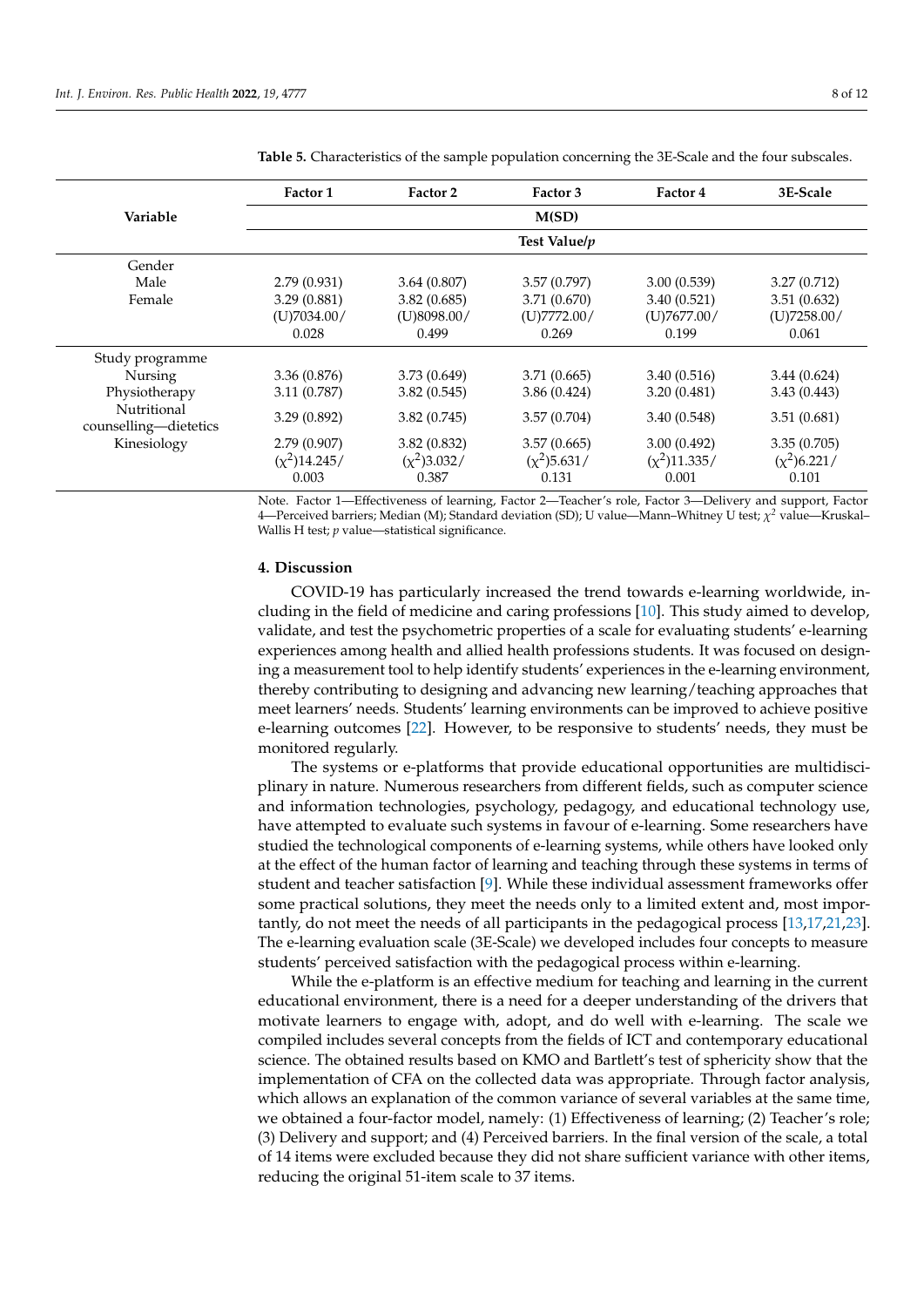The overall reliability and stability of the questionnaire and for individual factors proved to be very good. Although the level of reliability was slightly lower for the last set of questions relating to perceived barriers, it could be at the very limits of acceptability. The questionnaire's validity was tested over several steps in order to examine the construct in more detail. The association between the factors ranged from moderate to high. We can therefore conclude that the psychometric properties of the 3E-Scale are very good and that the four-factor model is conceptually suitable to explain the e-learning experience at this stage of the study.

Factor 1 of the model, "Effectiveness of learning", combines items that assess the effectiveness of e-platforms for learners to acquire new knowledge. Even though the arithmetic mean for this subscale is not one of the highest (3.07), the study results confirm that students recognize e-learning as an effective teaching/learning method. As found in previous studies, e-learning increases educational effects by significantly improving the level of knowledge. This in turn requires teachers to monitor e-learning readiness and create/adapt an optimal learning environment to further support effective learning outcomes [\[5](#page-10-3)[,22\]](#page-11-10).

One of the most important roles within e-learning is that held by the teacher (Factor 2). Regardless, in our study, this did not prove to be the most important factor influencing user satisfaction within the pedagogical process. Kim, Kim, and Lee [\[22\]](#page-11-10) similarly found that learning flow can be achieved through e-learning without teachers or facilitators. Despite this limitation of e-learning where teachers do not have direct control over students, pedagogical strategies use technology to ensure that the learning experience is engaging and interactive, provides opportunities for learner reflection, and promotes teacher presence and social and cognitive presence. An effective digital learning environment requires ongoing teacher support, prompt feedback on assignments, and responses to emails and questions in interactive forums [\[17,](#page-10-16)[21,](#page-11-0)[22\]](#page-11-10). Faculty support among nursing students has been shown to be related to persistence in nursing studies and academic success and to contribute to the development of resilience [\[13\]](#page-10-11).

Learners are introduced to the digital learning platform to ensure they can use it effectively (Factor 3). The elements that can ultimately affect individual learning outcomes are the teacher's attitude to the technology, their knowledge of its functionalities, their consideration of individual learning styles, and the use of methods and techniques suitable for e-learning. Although the teacher's role in e-learning is different from his or her traditional role, a teacher's technology literacy is a necessary skill because it affects learning outcomes, learner satisfaction, and the success of a facilitator's role [\[12\]](#page-10-10). Furthermore, in terms of effective learning outcomes, the design of the digital learning platform must link teaching pedagogy to educational outcomes so that students master course content and improve their critical thinking, problem-solving, and communication skills [\[19\]](#page-10-18).

The fact is that there are still many factors that represent certain barriers to learning while using e-platforms (Factor 4), such as familiarity with the system, its capabilities, various applications that the system offers, and the user's attitude to the system [\[33\]](#page-11-11), as was seen in the findings among female and male students. On the other hand, many other factors also hinder the adoption of e-learning innovations, such as financial difficulties associated with the acquisition of new technology, lack of motivation and need for adoption, or insufficiently qualified teaching staff [\[34\]](#page-11-12). It was apparent that nursing and dietetics students perceived many more barriers related to open-source learning than did students in allied health professions, as both of these study programmes include much more practical training that was not possible during the lockdown. This and many other reasons related to the sudden shift to e-learning have caused confusion among students (and teachers). Students' anxiety is also an important factor in their learning mechanisms and their perceptions of the e-learning experience [\[21\]](#page-11-0). Therefore, future research attempts should investigate the negative effects of e-learning on students and possible interventions that teachers or facilitators can implement in the e-learning process.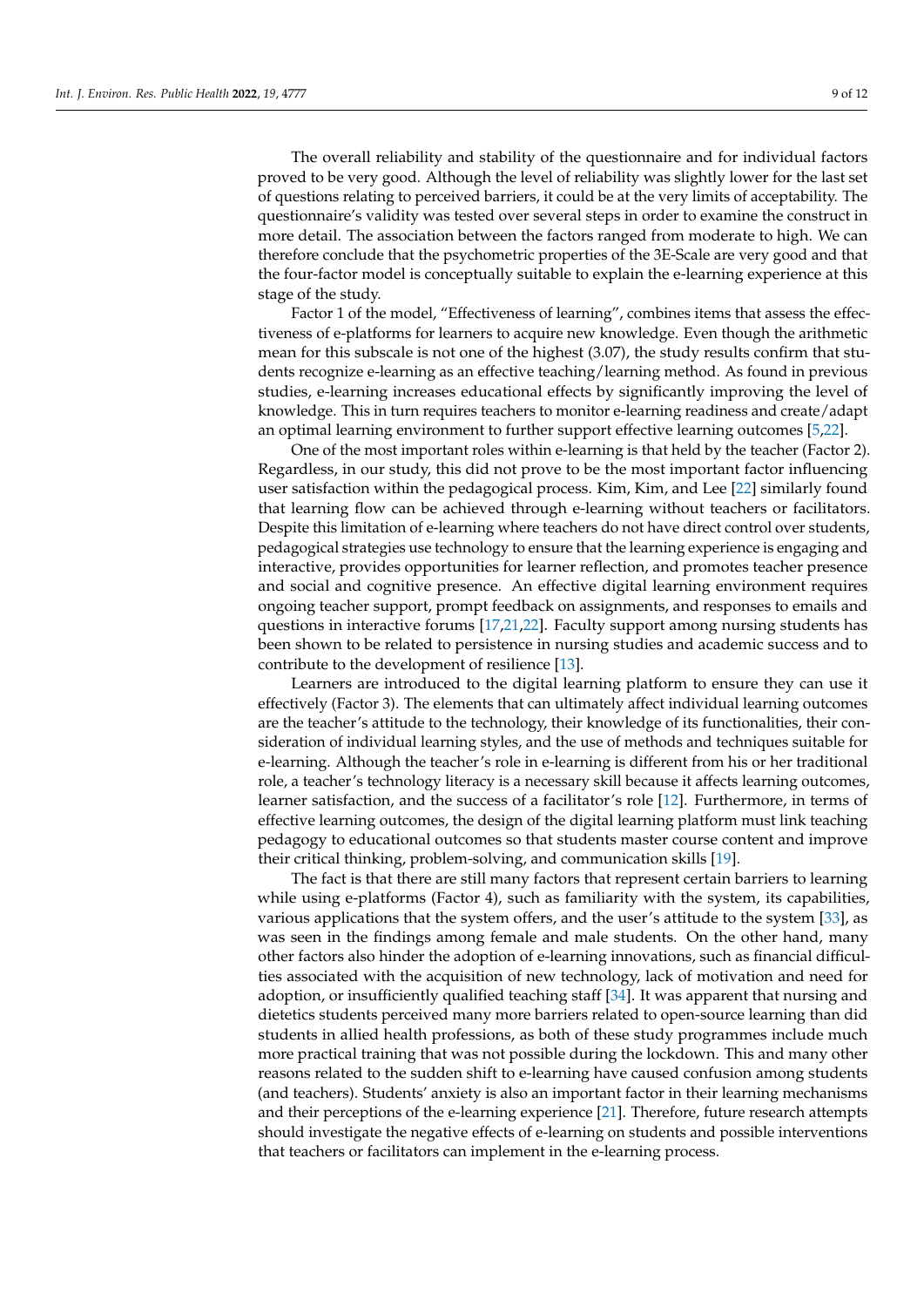# *Limitations*

This study has some limitations. Some of them are related to the methodological approach, others to the perception of personal experience and satisfaction, since these are highly subjective dimensions of each individual. One limitation to consider is the sampling approach, which did not focus sufficiently on representativeness. However, as this was the development and validation phase of the study, it was evaluated as sufficient in terms of the number of participants and in line with the current recommendations [\[35\]](#page-11-13). In the next stage, we propose to use stratified random sampling instead of convenience sampling to test other variables that emerge from the sample. In addition, the four-factor model showed satisfactory psychometric properties, but may not have covered the extent of students' experiences with e-learning, as the items were intended to reflect within domains. Although our study suggests four factors, future studies should further refine the scale items and conduct a confirmatory factor analysis and test-retest analysis with new student samples. Although the scale has promising psychometric properties, there is another weakness expressed in the fourth factor. If the study were repeated with a new sample of students, more items could load on Factor 3, although our study suggests a four-factor model. Another limitation might be that the study was conducted only with Slovenianspeaking participants and the 3E-Scale might perform differently when translated into other languages worldwide. Further studies should test the 3E-Scale for cultural sensitivity and consequently perform a cross-cultural adaptation of the scale. However, a future validation study is recommended to enhance the strengths of its utility.

#### **5. Conclusions**

Despite its many advantages, an e-platform-based educational process may contain some gaps that can seriously affect the results of this form of educational process. Therefore, in order to maintain the appropriate quality of the educational process, it is advisable that teachers carefully consider the content to be presented through the e-platform and the intended teaching approaches to be used before conducting an e-lesson. Currently, there is a lack of well-established instruments for use to evaluate the e-learning experience from the students' perspective. At a time when the COVID-19 pandemic has created a worldwide need to adapt the implementation of the teaching process to the altered circumstances, our aim was to develop and adapt the measurement tool and to evaluate its psychometric properties given that sensitivity in this area is extremely high among students.

Our study confirmed that the tool we developed is effective in assessing students' e-learning experience and, consequently, the quality of the pedagogical process based on e-learning satisfaction. This concept should not be neglected as it is related to students' engagement in the educational process and effective ways to achieve learning outcomes. Even though the study was conducted among students, the scale could be useful at all levels of education in different disciplines where e-learning is used. However, further research would be needed for such application, including a mixed-methods approach that would more closely examine the phenomenon of e-learning satisfaction and the factors surrounding it. It should also be mentioned that this study is open to improvement in terms of incorporating new knowledge in the field of education as well as developments in ICT. This makes it necessary that future studies are conducted periodically and maintain the same research methodology, which is consistent with previous approaches and allows for the expansion and improvement of the tools used to determine the effectiveness of e-learning.

**Supplementary Materials:** The following supporting information can be downloaded at: [https://www.](https://www.mdpi.com/article/10.3390/ijerph19084777/s1) [mdpi.com/article/10.3390/ijerph19084777/s1,](https://www.mdpi.com/article/10.3390/ijerph19084777/s1) Supplementary Materials File S1 title: rejected items.

**Author Contributions:** Conceptualisation and design, M.P., I.K. and S.L.; methodology, M.P. and S.L.; data collection, M.P. and S.L.; data curation, S.L.; writing—original draft preparation, M.P., I.K. and S.L.; writing—review and editing, M.P. and S.L. All authors have read and agreed to the published version of the manuscript.

**Funding:** This research received no external funding.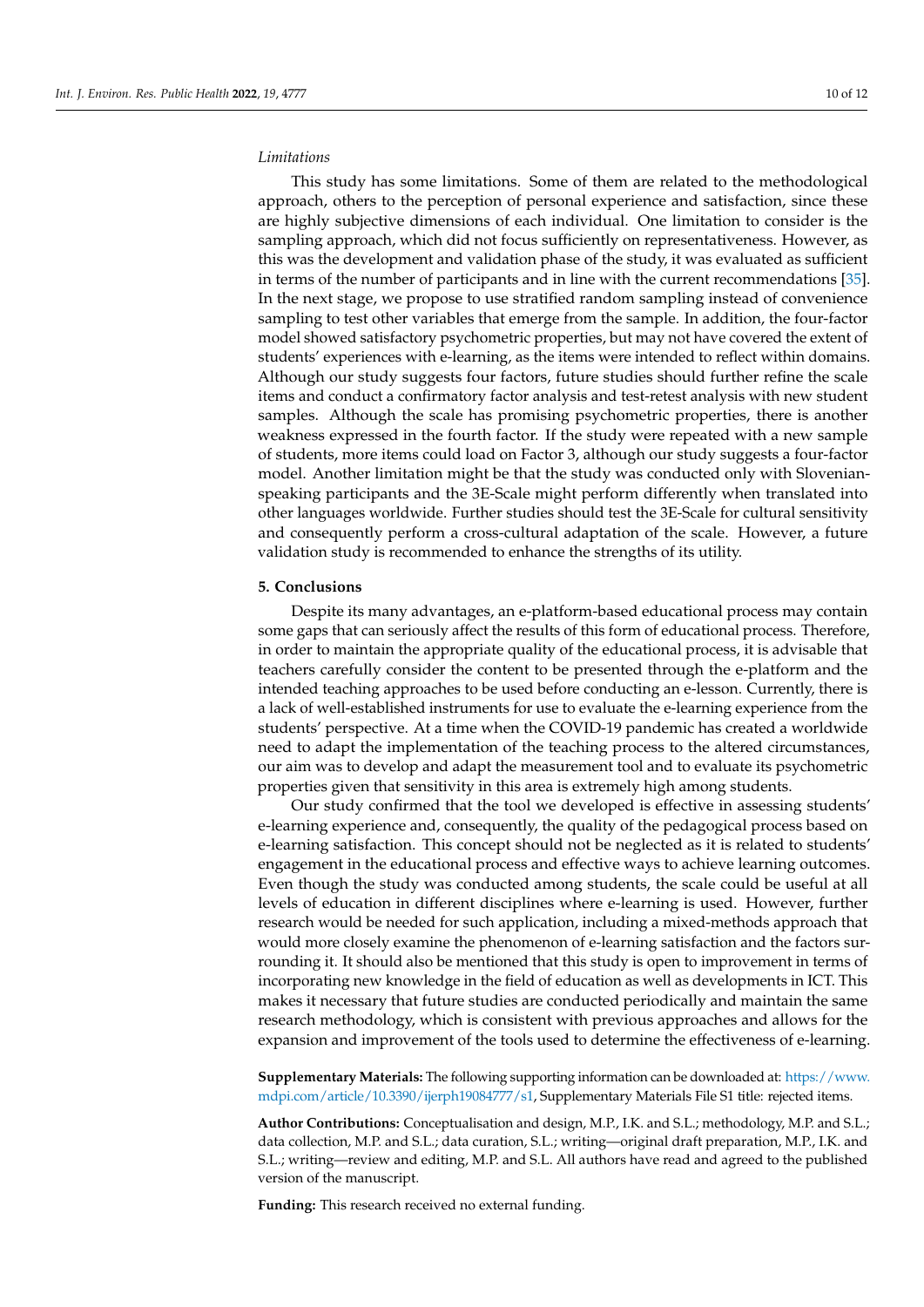**Institutional Review Board Statement:** The study was approved by the Commission for Scientific Research Work at the University of Primorska on 24 April 2020. All data were treated confidentially. Written informed consent was obtained from all participants who were willing to participate in the second step of the study to review the created items and complete the questionnaire in the third step. Students were informed about the aims and objectives of the study, the possibility of feedback, and the option to withdraw from the study at any point. Participation was voluntary and anonymous.

**Informed Consent Statement:** Informed consent was obtained from all subjects involved in the study.

**Data Availability Statement:** The data are available from the corresponding author upon reasonable request as the participants were assured that it would remain confidential.

**Conflicts of Interest:** The authors declare no conflict of interest.

#### **References**

- <span id="page-10-0"></span>1. Rouleau, G.; Gagnon, M.-P.; Côté, J.; Payne-Gagnon, J.; Hudson, E.; Bouix-Picasso, J.; Dubois, C.-A. Effects of E-Learning in a Continuing Education Context on Nursing Care: A Review of Systematic Qualitative, Quantitative and Mixed Studies Reviews (Protocol). *BMJ Open* **2017**, *7*, e018441. [\[CrossRef\]](http://doi.org/10.1136/bmjopen-2017-018441) [\[PubMed\]](http://www.ncbi.nlm.nih.gov/pubmed/29042394)
- <span id="page-10-13"></span>2. Phillips, R.; McNaught, C.; Kennedy, G. *Evaluating E-Learning: Guiding Research and Practice. Connecting with E-Learning*; Routledge, Taylor & Francis Group: Abingdon, UK, 2011.
- <span id="page-10-1"></span>3. Ličen, S. Nursing Education in the Time of COVID-19: What Has It Taught Us? Slov. Nurs. Rev. 2021, 55, 4–6. [\[CrossRef\]](http://doi.org/10.14528/snr.2021.55.1.3080)
- <span id="page-10-2"></span>4. Fidalgo, P.; Thormann, J.; Kulyk, O.; Lencastre, J.A. Students' Perceptions on Distance Education: A Multinational Study. *Int. J. Educ. Technol. High. Educ.* **2020**, *17*, 18. [\[CrossRef\]](http://doi.org/10.1186/s41239-020-00194-2)
- <span id="page-10-3"></span>5. Barbu, A.; Popescu, M.A.M.; Moiceanu, G. Perspective of Teachers and Students towards the Education Process during COVID-19 in Romanian Universities. *Int. J. Environ. Res. Public Health* **2022**, *19*, 63409. [\[CrossRef\]](http://doi.org/10.3390/ijerph19063409) [\[PubMed\]](http://www.ncbi.nlm.nih.gov/pubmed/35329099)
- <span id="page-10-4"></span>6. Zalat, M.M.; Hamed, M.S.; Bolbol, S.A. The Experiences, Challenges, and Acceptance of e-Learning as a Tool for Teaching during the COVID-19 Pandemic among University Medical Staff. *PLoS ONE* **2021**, *16*, e0248758. [\[CrossRef\]](http://doi.org/10.1371/journal.pone.0248758) [\[PubMed\]](http://www.ncbi.nlm.nih.gov/pubmed/33770079)
- <span id="page-10-5"></span>7. Stevanović, A.; Božić, R.; Radović, S. Higher Education Students' Experiences and Opinion about Distance Learning during the COVID-19 Pandemic. *J. Comput. Assist. Learn.* **2021**, *37*, 1682–1693. [\[CrossRef\]](http://doi.org/10.1111/jcal.12613) [\[PubMed\]](http://www.ncbi.nlm.nih.gov/pubmed/34903902)
- <span id="page-10-7"></span>8. Koch, L.F. The Nursing Educator's Role in e-Learning: A Literature Review. *Nurse Educ. Today* **2014**, *34*, 1382–1387. [\[CrossRef\]](http://doi.org/10.1016/j.nedt.2014.04.002) [\[PubMed\]](http://www.ncbi.nlm.nih.gov/pubmed/24797277)
- <span id="page-10-9"></span>9. Lawn, S.; Zhi, X.; Morello, A. An Integrative Review of E-Learning in the Delivery of Self-Management Support Training for Health Professionals. *BMC Med. Educ.* **2017**, *17*, 183. [\[CrossRef\]](http://doi.org/10.1186/s12909-017-1022-0) [\[PubMed\]](http://www.ncbi.nlm.nih.gov/pubmed/29017521)
- <span id="page-10-6"></span>10. Khalil, R.; Mansour, A.E.; Fadda, W.A.; Almisnid, K.; Aldamegh, M.; Al-Nafeesah, A.; Alkhalifah, A.; Al-Wutayd, O. The Sudden Transition to Synchronized Online Learning during the COVID-19 Pandemic in Saudi Arabia: A Qualitative Study Exploring Medical Students' Perspectives. *BMC Med. Educ.* **2020**, *20*, 285. [\[CrossRef\]](http://doi.org/10.1186/s12909-020-02208-z) [\[PubMed\]](http://www.ncbi.nlm.nih.gov/pubmed/32859188)
- <span id="page-10-8"></span>11. Al Zahrani, E.M.; Al Naam, Y.A.; AlRabeeah, S.M.; Aldossary, D.N.; Al-Jamea, L.H.; Woodman, A.; Shawaheen, M.; Altiti, O.; Quiambao, J.V.; Arulanantham, Z.J.; et al. E-Learning Experience of the Medical Profession's College Students during COVID-19 Pandemic in Saudi Arabia. *BMC Med. Educ.* **2021**, *21*, 443. [\[CrossRef\]](http://doi.org/10.1186/s12909-021-02860-z) [\[PubMed\]](http://www.ncbi.nlm.nih.gov/pubmed/34416889)
- <span id="page-10-10"></span>12. Almahasees, Z.; Mohsen, K.; Amin, M.O. Faculty's and Students' Perceptions of Online Learning During COVID-19. *Front. Educ.* **2021**, *6*, 638470. [\[CrossRef\]](http://doi.org/10.3389/feduc.2021.638470)
- <span id="page-10-11"></span>13. Warshawski, S. Academic Self-Efficacy, Resilience and Social Support among First-Year Israeli Nursing Students Learning in Online Environments during COVID-19 Pandemic. *Nurse Educ. Today* **2022**, *110*, 105267. [\[CrossRef\]](http://doi.org/10.1016/j.nedt.2022.105267) [\[PubMed\]](http://www.ncbi.nlm.nih.gov/pubmed/35051871)
- <span id="page-10-12"></span>14. Coopasami, M.; Knight, S.; Pete, M. E-Learning Readiness amongst Nursing Students at the Durban University of Technology. *Health SA Gesondheid* **2017**, *22*, 300–306. [\[CrossRef\]](http://doi.org/10.1016/j.hsag.2017.04.003)
- <span id="page-10-14"></span>15. Al-Alwani, A. Evaluation Criterion for Quality Assessment of E-Learning Content. *E-Learn. Digit. Media* **2014**, *11*, 532–542. [\[CrossRef\]](http://doi.org/10.2304/elea.2014.11.6.532)
- <span id="page-10-15"></span>16. Shah, M.; Nair, S.; Richardson, J. *Measuring and Enhancing the Student Experience*; Chandos Publishing Elsevier: Amsterdam, The Netherlands, 2017.
- <span id="page-10-16"></span>17. Chan, S.L.; Lin, C.C.; Chau, P.H.; Takemura, N.; Fung, J.T.C. Evaluating Online Learning Engagement of Nursing Students. *Nurse Educ. Today* **2021**, *104*, 104985. [\[CrossRef\]](http://doi.org/10.1016/j.nedt.2021.104985)
- <span id="page-10-17"></span>18. Teo, T. Development and Validation of the E-Learning Acceptance Measure (ElAM). *Internet High. Educ.* **2010**, *13*, 148–152. [\[CrossRef\]](http://doi.org/10.1016/j.iheduc.2010.02.001)
- <span id="page-10-18"></span>19. Kor, P.P.K.; Liu, J.Y.W.; Kwan, R.Y.C. Exploring Nursing Students' Learning Experiences and Attitudes toward Older Persons in a Gerontological Nursing Course Using Self-Regulated Online Enquiry-Based Learning during the COVID-19 Pandemic: A Mixed-Methods Study. *Nurse Educ. Today* **2022**, *111*, 105301. [\[CrossRef\]](http://doi.org/10.1016/j.nedt.2022.105301)
- <span id="page-10-19"></span>20. Misirli, O.; Ergulec, F. Emergency Remote Teaching during the COVID-19 Pandemic: Parents Experiences and Perspectives. *Educ. Inf. Technol.* **2021**, *26*, 6699–6718. [\[CrossRef\]](http://doi.org/10.1007/s10639-021-10520-4)